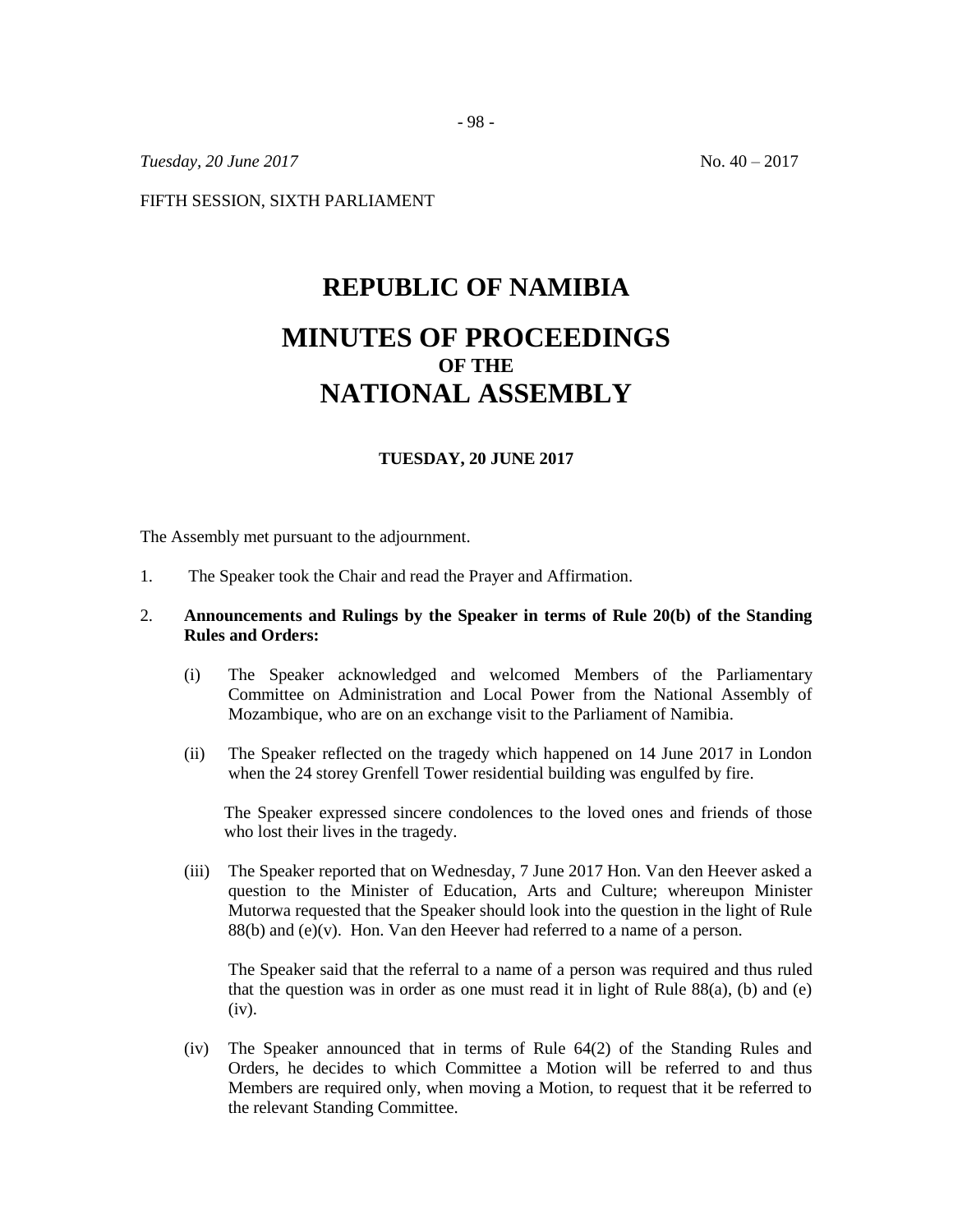- (v) The Speaker announced that the Institute for Public Policy Research (IPPR) will conduct a Workshop on 'Building an Effective Women's Caucus' for Members of Parliament as part of their Democracy Report Project Plan; on 27 June 2017 from 9:00 – 12:00 in the Chamber of the National Assembly.
- (vi) The Speaker informed the Assembly that Telecom Namibia will hold their usual exhibition for Members of Parliament to bring telecommunication services closer to Members.

The exhibition will be held in the Courtyard from  $11:00 - 16:30$  on Thursday, 22 June 2017.

## 3. **The Minister of Finance laid upon the Table:**

Reports of the Auditor-General on the Accounts of the –

- (i) Municipality of Walvis Bay for the Financial Year ended 30 June 2016,
- (ii) Municipality of Tsumeb for the Financial Year ended 30 June 2016,
- (iii) Village Council of Gibeon for the Financial Years ended 30 June 2014 and 2015,
- (iv) Village Council of Bethanie for the Financial Year ended 30 June 2015; and
- (v) Village Council of Aroab for the Financial Year ended 30 June 2015.

## 4. **NOTICES OF QUESTIONS:**

- (i) Mr. Maamberua (SWANU) to ask the Prime Minister (No. 70)*.*
- (ii) Mr. Auchab (UDF) to ask the Minister of Environment and Tourism (No. 71)*.*
- (iii) Mr. Auchab (UDF) to ask the Minister Mines and Energy (No. 72)*.*

## 5. **ORAL QUESTION:**

Mr. Fleermuys (WRP) asked the Minister of Safety and Security (No. 16) – *Replied to*.

6. **FIRST NOTICE OF A MOTION** withdrawn by the Mover in terms of Rule 30(b) of the Standing Rules and Orders.

## 7. **SECOND NOTICE OF A MOTION:**

The Minister of Finance moved, seconded by the Minister of Gender Equality and Child Welfare:

That leave be given to introduce a Bill to amend the *Usury* Act, 1968 so as to provide for the limitation of finance charges in respect of microlending transaction; and to provide for incidental matters.

Agreed to.

*Usury Amendment Bill* [B. 10 – 2017] read a First Time.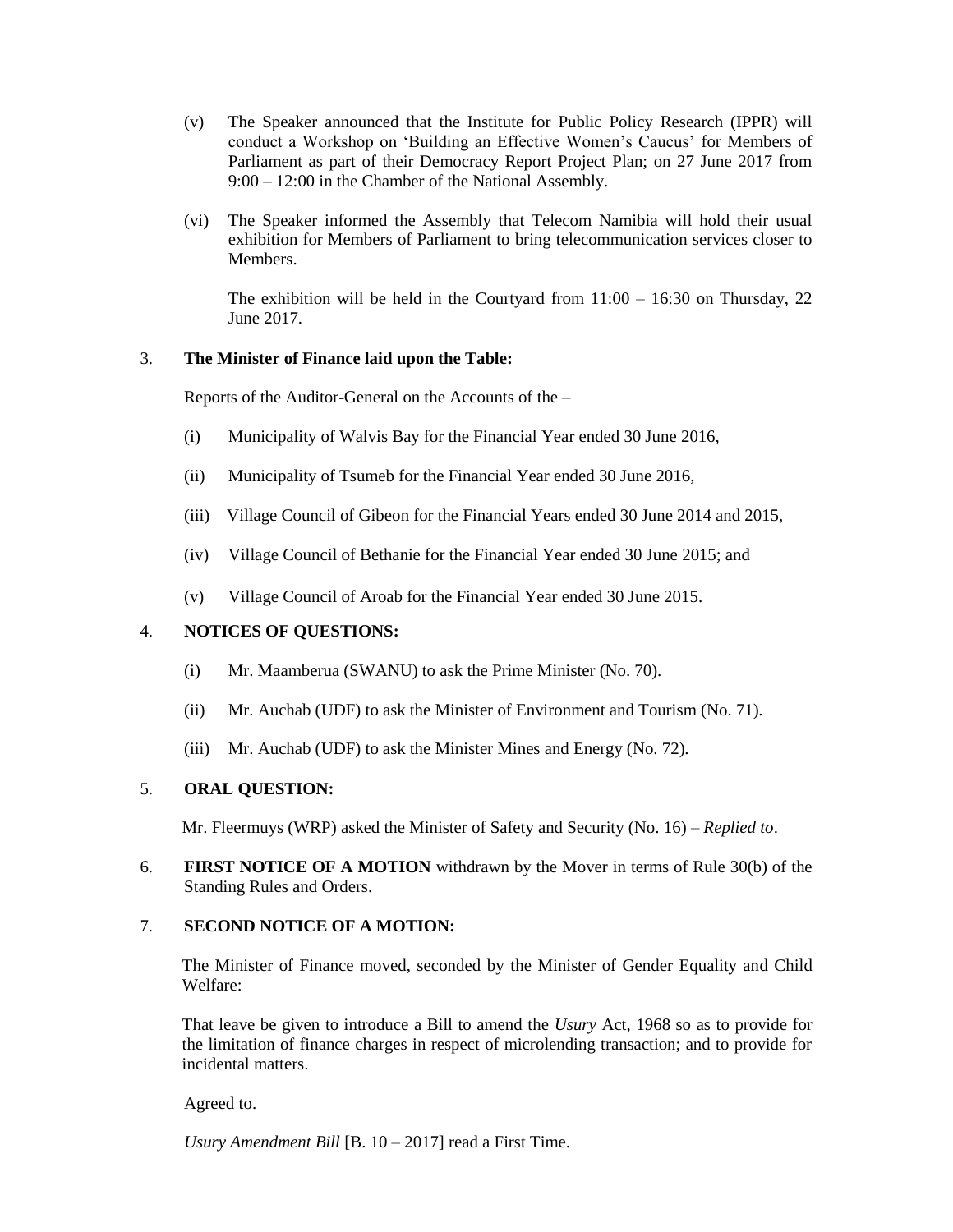The Minister of Finance moved, subject to Rule 32(a) of the Standing Rules and Orders, seconded by Ms. Mahoto: That the Bill be read a Second Time.

Agreed to.

*Usury Amendment Bill* [B. 10 – 2017] read a Second Time.

## 8. **THIRD NOTICE OF A MOTION:**

The Minister of Finance moved, seconded by Ms. Sikerete:

That leave be given to introduce a Bill to establish the Namibia Revenue Agency and to provide for its powers, functions and management; and to provide for incidental matters.

Agreed to.

*Namibia Revenue Agency Bill* [B. 11 – 2017] read a First Time.

The Minister of Finance moved, subject to Rule 32(a) of the Standing Rules and Orders, seconded by Ms. Shinavene: That the Bill be read a Second Time.

On the motion of Ms. Dienda on behalf of Mr. Smit, seconded by Mr. Muharukua, debate adjourned until Wednesday, 28 June 2017.

#### 9. **FIRST ORDER READ:**

Committee Stage – *Controlled Wildlife Products and Trade Amendment Bill* [B. 6 – 2017].

The Minister of Environment and Tourism moved, seconded by the Deputy Minister of Industrialization, Trade and SME Development: That the Assembly now goes into Committee.

Agreed to.

ASSEMBLY IN COMMITTEE:

Clause 1, 2, 3, 4, 5 and 6 put and agreed to. Title put and agreed to.

#### ASSEMBLY RESUMED:

Bill reported without amendments.

The Minister of Environment and Tourism moved, seconded by the Deputy Minister of Defence: That the Bill be read a Third Time.

Agreed to.

*Controlled Wildlife Products and Trade Amendment Bill* [B. 6 – 2017] read a Third Time.

## 10. **SECOND ORDER READ:**

Reconsideration *– Liquor Amendment Bill* [B. 7 – 2016].